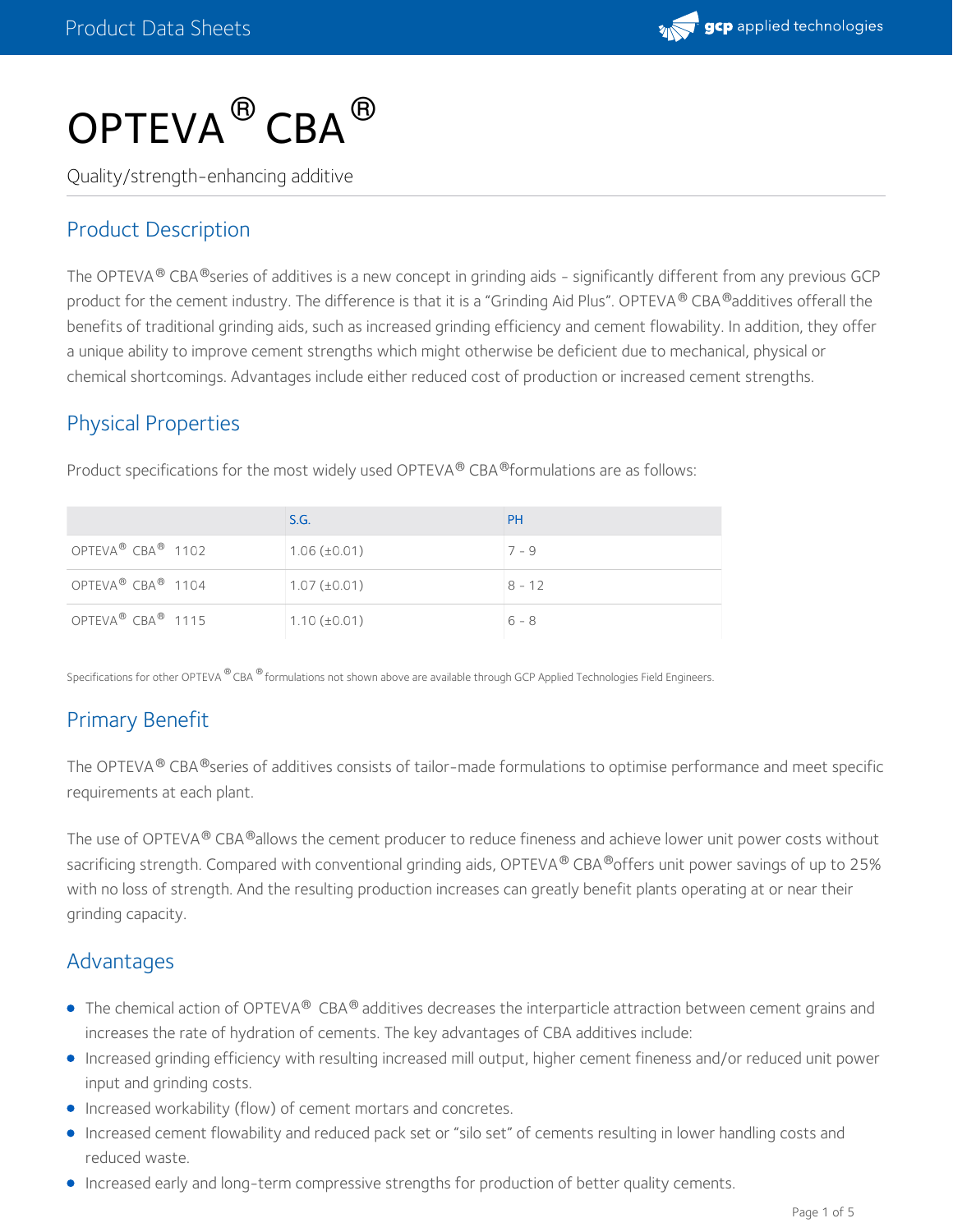

- Reduced cost of cement production through reduced unit grinding costs and through replacement of clinker with reactive additions such as pozzolans, blast furnace slag and fly ash or with fillers such as limestone.
- OPTEVA $^\circledR$  CBA $^\circledR$  additives are most effective in enhancing compressive strengths of blended cements using up to 40% limestone filler.
- When cement particle size is not reduced, the addition of OPTEVA® CBA® improves both early and long-term strength and produces higher quality cement.
- **Strength increases ranging from 5% to 50% have been demonstrated during plant trials.**

## Applications

Laboratory mill evaluations of clinker and other additions are recommended to determine initial blend proportions, grinding efficiency, pack set index, mortar flow, compressive strengths of cements, etc. and to enable GCP to formulate the most effective OPTEVA ® CBA ®product for each condition.

## **Compatibility**

OPTEVA  $^\circledR$  CBA  $^\circledR$ additives, and cements treated with OPTEVA  $^\circledR$  CBA  $^\circledR$ , are compatible in concrete with all commercial admixtures such as air entrainers, water reducers, retarders and superplasticisers. The performance of concrete admixtures and the physical properties of concretes are not adversely affected by the use of OPTEVA® CBA®in cement production.

## Addition Rate

OPTEVA  $^{\circledR}$  CBA  $^{\circledR}$ addition rates of 0.02% to 0.06% by mass of cement are recommended.

The optimum addition rate of OPTEVA® CBA®should be determined in laboratory and cement mill tests.

# Typical Performance Data OPTEVA  $^\circledR$  CBA  $^\circledR$  1115

| Objectives                                  | A) Replacement of 10% Clinker by Limestone (Laboratory Test) |                                           |                                           |  |
|---------------------------------------------|--------------------------------------------------------------|-------------------------------------------|-------------------------------------------|--|
| Additive                                    | <b>Blank</b>                                                 | OPTEVA <sup>®</sup> CBA <sup>®</sup> 1104 | OPTEVA <sup>®</sup> CBA <sup>®</sup> 1104 |  |
| Cement Composition:                         |                                                              |                                           |                                           |  |
| Clinker                                     | 65%                                                          | 60%                                       | 55%                                       |  |
| Gypsum                                      | 5%                                                           | 5%                                        | 5%                                        |  |
| Limestone                                   | 30%                                                          | 35%                                       | 40%                                       |  |
| OPTEVA <sup>®</sup> CBA <sup>®</sup> Dosage | $\overline{\phantom{a}}$                                     | 0.06%                                     | 0.06%                                     |  |
| Mill Revolutions                            | 2700                                                         | 2700                                      | 2600                                      |  |
| Mill Production (t/h)                       | $\overline{\phantom{a}}$                                     | -                                         |                                           |  |
| Power Input (kWh/t)                         | $\overline{\phantom{a}}$                                     | $\overline{\phantom{0}}$                  | $\overline{\phantom{a}}$                  |  |
| Blaine $(cm^2/g)$                           | 4070                                                         | 3950                                      | 3980                                      |  |
| Residues 40 µm                              | 24.5%                                                        | 14.1%                                     | 14.7%                                     |  |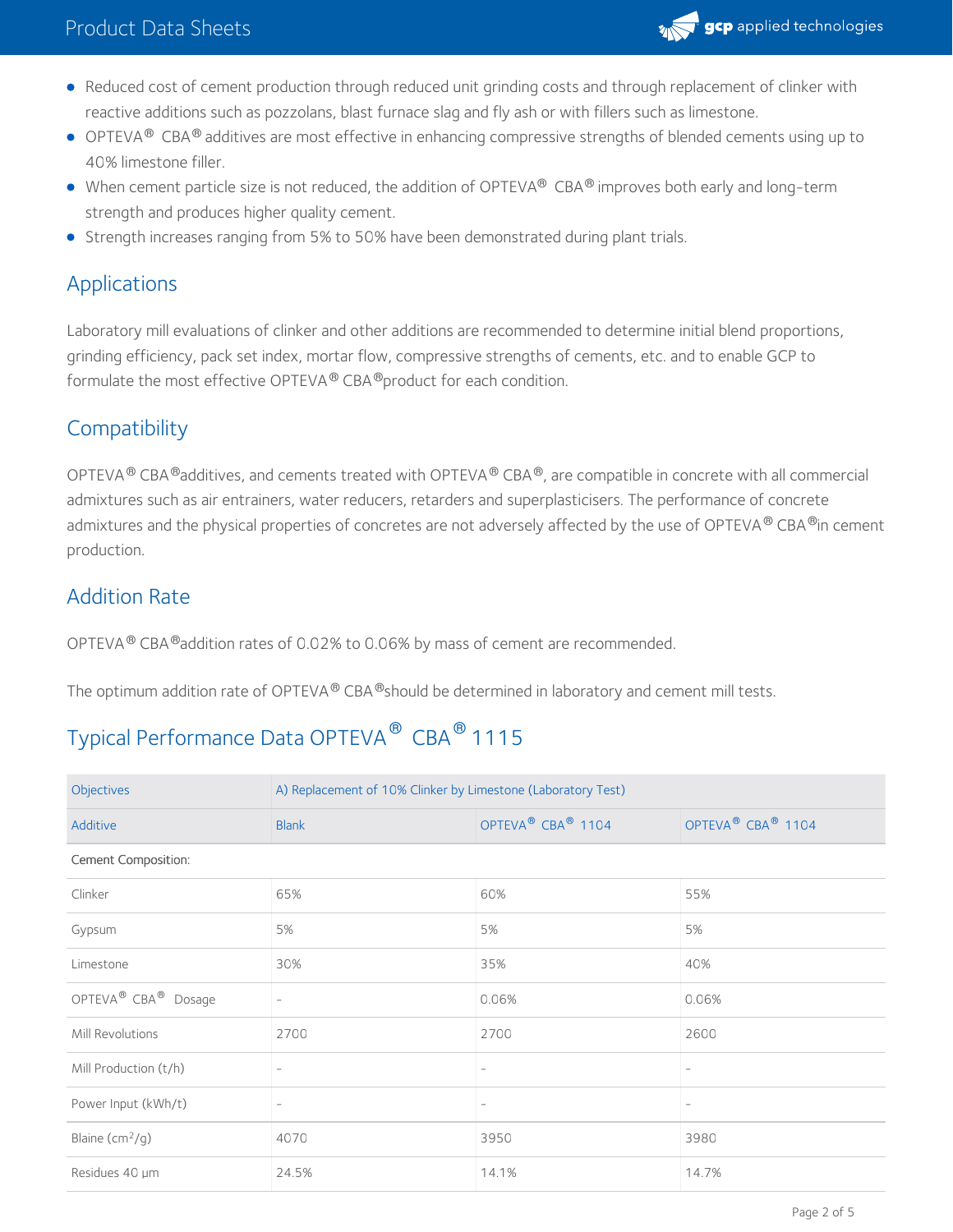## Product Data Sheets



| Flow (mm)                   | 111  | 108  | 105  |
|-----------------------------|------|------|------|
| Compressive Strength (MPa): |      |      |      |
| 1 Day                       | 2.8  | 3.6  | 3.1  |
| 3 Day                       | 8.7  | 10.8 | 9.7  |
| 7 Day                       | 12.3 | 15.8 | 15.1 |
| 28 Day                      | 18.4 | 23.5 | 21.8 |

| Objectives                                  | B) Increase Strengths at same Limestone Content (Plant Test) |                                           |                                           |  |  |
|---------------------------------------------|--------------------------------------------------------------|-------------------------------------------|-------------------------------------------|--|--|
| Additive                                    | <b>Blank</b>                                                 | OPTEVA <sup>®</sup> CBA <sup>®</sup> 1104 | OPTEVA <sup>®</sup> CBA <sup>®</sup> 1104 |  |  |
| Cement Composition:                         |                                                              |                                           |                                           |  |  |
| Clinker                                     | 72%                                                          | 71%<br>72%                                |                                           |  |  |
| Gypsum                                      | 4%                                                           | 5%                                        | 5%                                        |  |  |
| Limestone                                   | 24%                                                          | 24%                                       | 23%                                       |  |  |
| OPTEVA <sup>®</sup> CBA <sup>®</sup> Dosage | $\overline{\phantom{a}}$                                     | 0.02%                                     | 0.04%                                     |  |  |
| Mill Revolutions                            | $\sim$                                                       | $\overline{\phantom{a}}$                  | $\overline{\phantom{a}}$                  |  |  |
| Mill Production (t/h)                       | 37.3                                                         | 36.0                                      | 37.6                                      |  |  |
| Power Input (kWh/t)                         | 28.1                                                         | 28.8                                      | 28.1                                      |  |  |
| Blaine $(cm^2/g)$                           | 4380                                                         | 4410                                      | 4160                                      |  |  |
| Residues 40 µm                              | 27.0%                                                        | 17.5%                                     | 12.8%                                     |  |  |
| Flow (mm)                                   | 114                                                          | 113<br>112                                |                                           |  |  |
| Compressive Strength (MPa):                 |                                                              |                                           |                                           |  |  |
| 1 Day                                       | 5.6                                                          | 8.4                                       | 10.5                                      |  |  |
| 3 Day                                       | 13.4                                                         | 18.8                                      | 19.2                                      |  |  |
| 7 Day                                       | 18.1                                                         | 23.5                                      | 24.0                                      |  |  |
| 28 Day                                      | 22.6                                                         | 27.4                                      | 29.3                                      |  |  |

# Typical Performance Data CBA 1115

| Objectives          | Compare the efficiency of OPTEVA <sup>®</sup> CBA <sup>®</sup> against competitive product (Plant Test) |     |     |                                           |
|---------------------|---------------------------------------------------------------------------------------------------------|-----|-----|-------------------------------------------|
| Additive            | OPTEVA <sup>®</sup> CBA <sup>®</sup> 1115<br>Product xyz<br>Product xyz                                 |     |     | OPTEVA <sup>®</sup> CBA <sup>®</sup> 1115 |
| Cement Composition: |                                                                                                         |     |     |                                           |
| Clinker             | 86%                                                                                                     | 86% | 86% | 86%                                       |
| Gypsum              | 5%                                                                                                      | 5%  | 5%  | 5%                                        |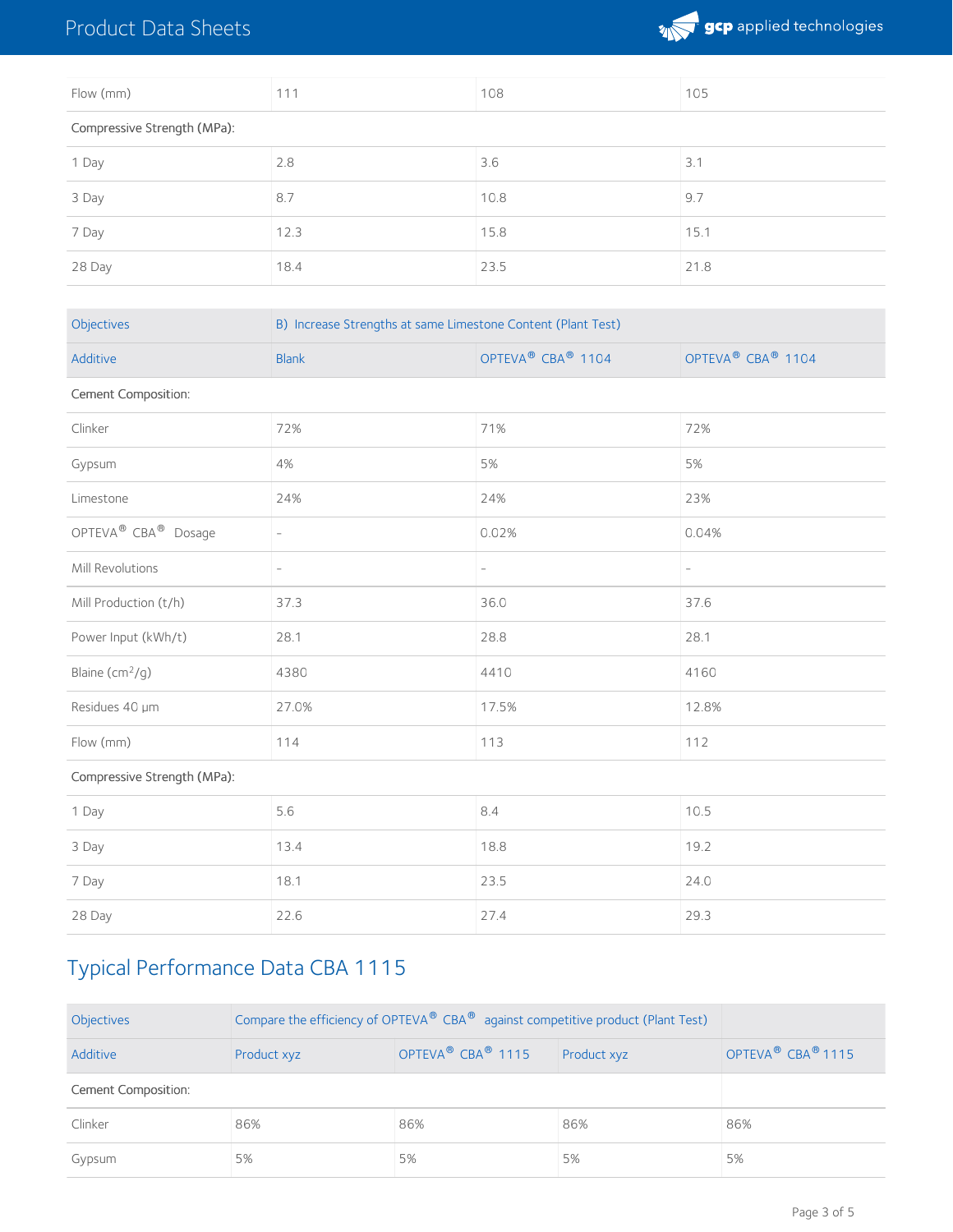## Product Data Sheets



| Limestone                             | 9%                       | 9%                       | 9%                       | 9%                       |
|---------------------------------------|--------------------------|--------------------------|--------------------------|--------------------------|
| Additive Dosage                       | 0.20%                    | 0.04%                    | 0.18%                    | 0.04%                    |
| Cement Mill #                         | $\mathcal{S}$            | $\mathfrak{Z}$           | $\overline{4}$           | $\overline{4}$           |
| Mill Production (t/h)                 | 13.1                     | 17.2                     | 21.2                     | 28.8                     |
| Power Input (kWh/t)                   | 62.8                     | 47.7                     | 38.7                     | 28.5                     |
| Blaine (cm <sup>2</sup> /g)           | 4200                     | 3950                     | 3530                     | 3160                     |
| Residues 40 µm                        | 7.0                      | 3.4                      | 15.3                     | 12.0                     |
| Mortar<br>Compressive Strength (MPa): |                          |                          |                          |                          |
| 1 Day                                 | 18.3                     | 18.1                     | 12.5                     | 11.5                     |
| 3 Day                                 | 31.2                     | 33.1                     | 26.9                     | 28.2                     |
| 7 Day                                 | 38.8                     | 44.6                     | 34.1                     | 38.2                     |
| 28 Day                                | 49.1                     | 57.4                     | 45.8                     | 51.7                     |
| Concrete                              |                          |                          |                          |                          |
| W/C                                   | 0.60                     | 0.56                     | 0.62                     | 0.59                     |
| Slump (cm)                            | 16                       | 16                       | 17                       | 17                       |
| Compressive Strength<br>$(MPa)$ :     |                          |                          |                          |                          |
| 1 Day                                 | 9.9                      | 10.2                     | 8.4                      | 8.2                      |
| 3 Day                                 | $\overline{\phantom{a}}$ | $\overline{\phantom{a}}$ | $\overline{\phantom{0}}$ | $\overline{\phantom{0}}$ |
| 7 Day                                 | 26.2                     | 29.4                     | 22.0                     | 25.7                     |
| 28 Day                                | 32.9                     | 39.1                     | 29.0                     | 32.3                     |

## **Handling**

OPTEVA  $^{\circledR}$  CBA  $^{\circledR}$ additives are sprayed into the mill's first compartment or added onto the clinker conveyor belt. Suitable dispensing pumps with adjustable flow rates should be used for accurate dosing and for optimum performance.

## Dosing Equipment

GCP grinding aids should be accurately proportioned through a calibrated dosing system, suitable for the cement mill and output required.

GCP can advise on all types of equipment suitable for installation, including manual, semiautomatic, automatic and computerised systems.